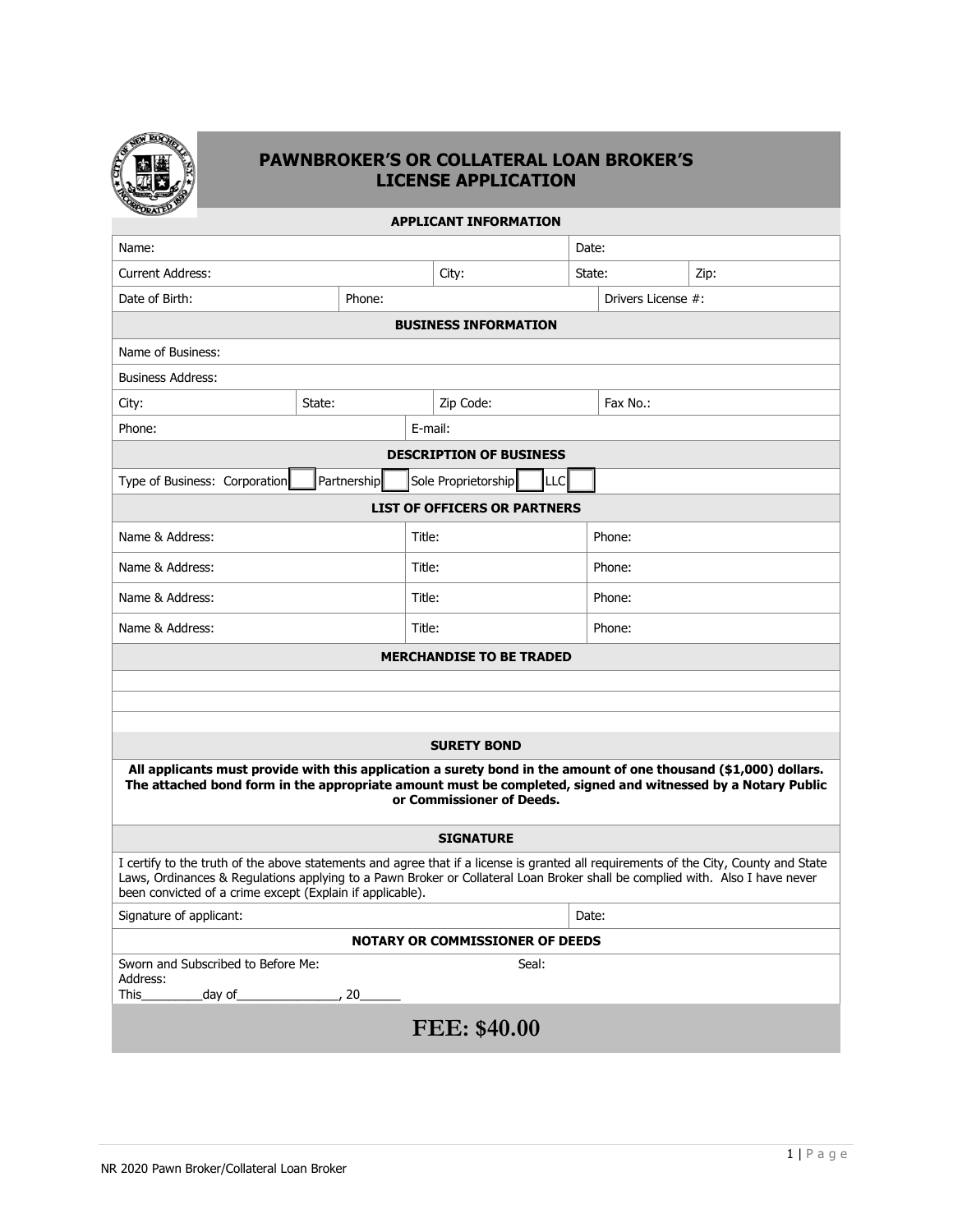#### **PAWNBROKER'S OR COLLATERAL LOAN BROKER'S LICENSE APPLICATION**

#### **CITY OF NEW ROCHELLE AUTHORIZATIONS**

## **POLICE DEPARTMENT**

I have investigated the character and reputation of the foregoing applicant and approve issuing a Pawn Broker-Collateral Loan Broker license as applied for:

| Signature | Date |
|-----------|------|
|           |      |

### **LAW DEPARTMENT**

I have examined the bond to be filed with this application in the sum one thousand dollars (\$1,000.00) as to form and surety, and approve processing the license.

| Signature | Date |
|-----------|------|
|           |      |
|           |      |

## **City Clerk**

| Signature   |                         | Date |
|-------------|-------------------------|------|
| License No. | Fee:                    |      |
| Receipt No. | <b>Expiration Date:</b> |      |

(City Seal)